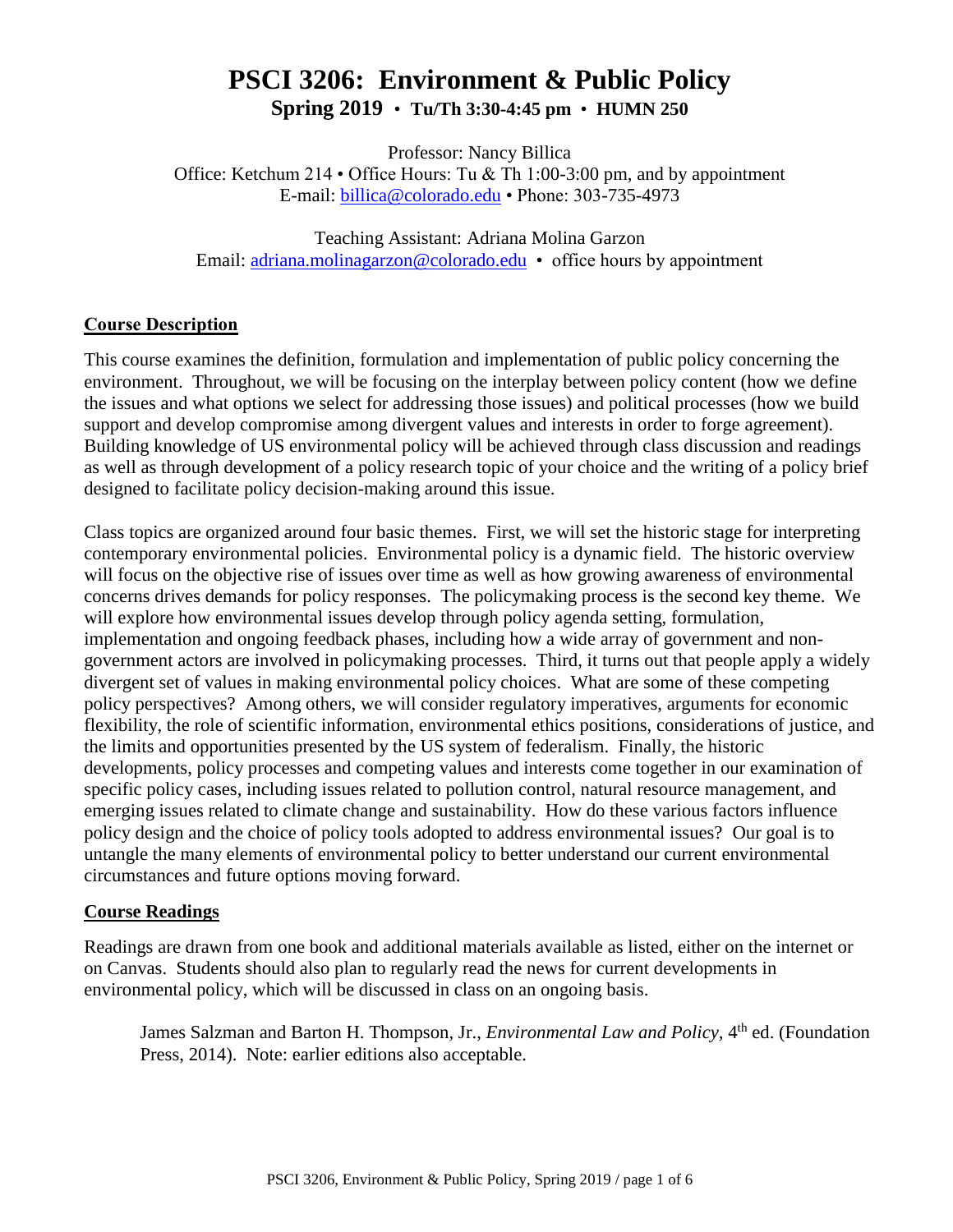| <b>Date Due</b>                 | <b>Assignments</b>                                                                                                                                                             | Grading |
|---------------------------------|--------------------------------------------------------------------------------------------------------------------------------------------------------------------------------|---------|
|                                 | Class attendance $\&$ active participation                                                                                                                                     | 10%     |
| Tue, Feb 12                     | Environmental policy issue proposal (introduction and description of<br>an environmental policy issue of your choice); details on Canvas                                       | 5%      |
| Tue, Feb 19                     | Midterm exam 1; review sheet posted to Canvas                                                                                                                                  | 15%     |
| Thu, Mar 14                     | Environmental issue inquiry (review of research and developments on<br>your selected environmental policy issue); details on Canvas                                            | 15%     |
| Thu, Mar 21                     | Midterm exam 2, covering material following the first midterm;<br>review sheet posted to Canvas                                                                                | 15%     |
| Tue, Apr 18                     | Environmental policy brief (professional-level document providing<br>focused discussion and recommendations on your selected<br>environmental policy issue); details on Canvas | 20%     |
| Sun, May 5<br>$4:30 \text{ pm}$ | Final exam; requirements posted to Canvas                                                                                                                                      | 20%     |

### **Class & University Policies & Expectations**

- **Classroom etiquette:** The basic rule is one of respect. The goal is to create a community where all feel free to participate in classroom discussion and are open to the ideas and contributions of others. We should expect to disagree with each other on at least some issues of debate, but discussion and disagreement must be expressed in a manner that recognizes the dignity of all and is open to learning from other perspectives. Disrespectful language and/or behavior will not be tolerated.
- **Use of technology in the classroom:** Laptop computers and other electronic devices distract from the classroom learning environment and thus are not to be routinely used in class without the prior consent of the instructor.
- **Attendance & participation:** It is assumed that all students are enrolled with the goal of gaining maximum value from the course and will thus be in regular attendance and actively engaging with the material. Regular attendance means arriving on time, remaining for the entire class session, and avoiding unnecessary absences (more than 2 unexcused absences will negatively affect your grade). Active engagement means being attentive, asking and answering questions in the classroom and regularly participating in group discussions.
- **Assignments:** Students are responsible for ensuring that assignments are successfully submitted to Canvas on time and accessible for grading purposes (submitted in .doc, .docx or .pdf formats). If you're having trouble with Canvas, you may submit a back-up copy of assignments via email as well. Assignments are due on the due dates. Students with legitimate, documented reasons for missing an exam or assignment deadline should consult with the professor prior to the due date for alternative arrangements and exemption from late penalties. In the absence of a pre-approved exception or documented emergency, late penalties apply, with deductions, as follows: Same day, after class begins: -10%; next day: -20%; each day thereafter, an additional 10% deduction, with papers 4 or more days overdue accepted at 50% credit.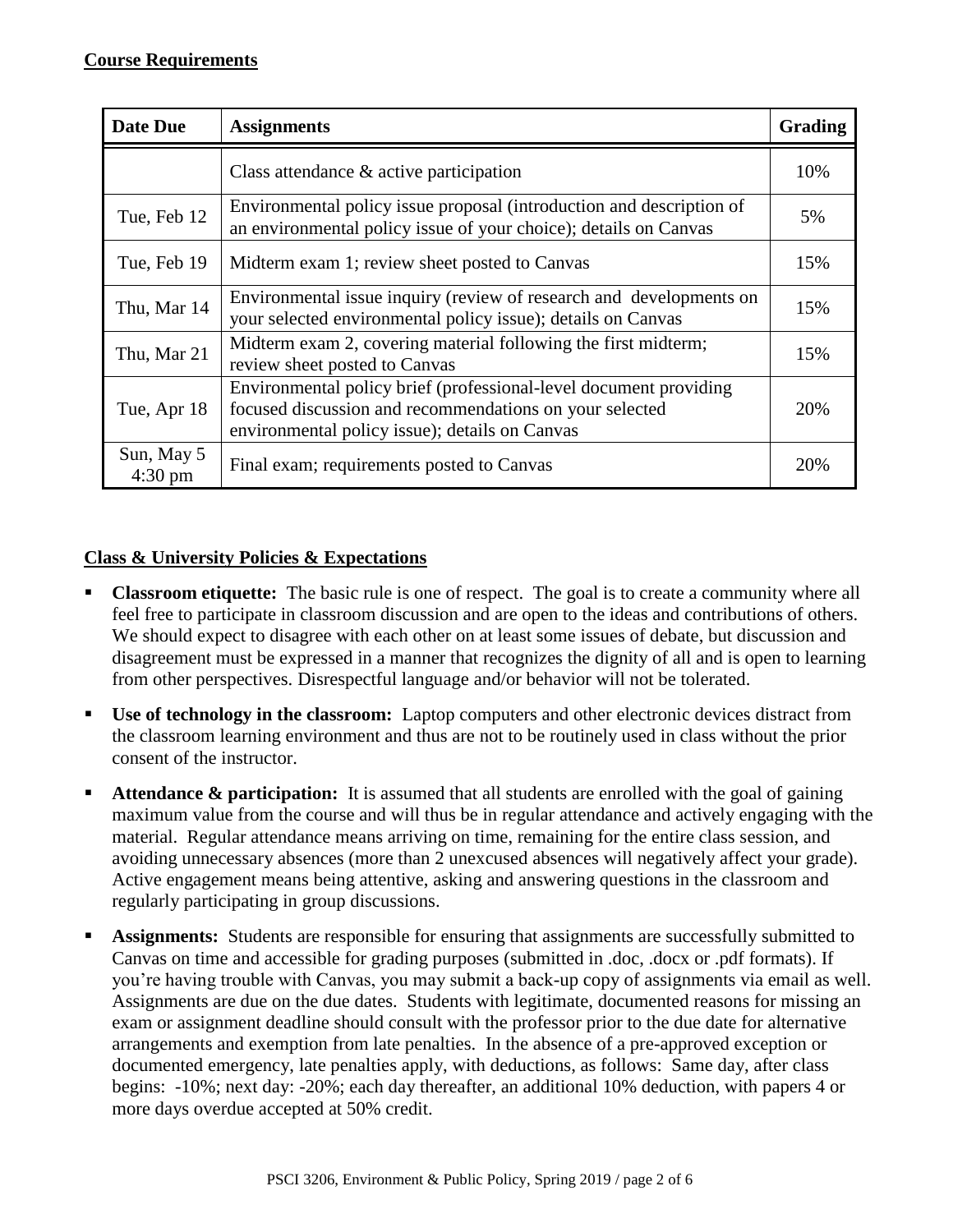- **Accommodation for Disabilities:** If you qualify for accommodations because of a disability, please submit your accommodation letter from Disability Services to your faculty member in a timely manner so that your needs can be addressed. Disability Services determines accommodations based on documented disabilities in the academic environment. Information on requesting accommodations is located on the [Disability Services website.](http://www.colorado.edu/disabilityservices/students) Contact Disability Services at 303-492-8671 or [dsinfo@colorado.edu](mailto:dsinfo@colorado.edu) for further assistance. If you have a temporary medical condition or injury, see [Temporary Medical Conditions](http://www.colorado.edu/disabilityservices/students/temporary-medical-conditions) under the Students tab on the Disability Services website.
- **Classroom Behavior:** Students and faculty each have responsibility for maintaining an appropriate learning environment. Those who fail to adhere to such behavioral standards may be subject to discipline. Professional courtesy and sensitivity are especially important with respect to individuals and topics dealing with race, color, national origin, sex, pregnancy, age, disability, creed, religion, sexual orientation, gender identity, gender expression, veteran status, political affiliation or political philosophy. Class rosters are provided to the instructor with the student's legal name. I will gladly honor your request to address you by an alternate name or gender pronoun. Please advise me of this preference early in the semester so that I may make appropriate changes to my records. For more information, see the policies on [classroom behavior](http://www.colorado.edu/policies/student-classroom-and-course-related-behavior) and the [Student Code of Conduct.](http://www.colorado.edu/osccr/)
- **Honor Code:** All students enrolled in a University of Colorado Boulder course are responsible for knowing and adhering to the Honor Code. Violations of the policy may include: plagiarism, cheating, fabrication, lying, bribery, threat, unauthorized access to academic materials, clicker fraud, submitting the same or similar work in more than one course without permission from all course instructors involved, and aiding academic dishonesty. All incidents of academic misconduct will be reported to the Honor Code [\(honor@colorado.edu\)](mailto:honor@colorado.edu); 303-492-5550). Students who are found responsible for violating the academic integrity policy will be subject to nonacademic sanctions from the Honor Code as well as academic sanctions from the faculty member. Additional information regarding the Honor Code academic integrity policy can be found at the [Honor Code Office website.](https://www.colorado.edu/osccr/honor-code)
- **Sexual Misconduct, Discrimination, Harassment and/or Related Retaliation:** The University of Colorado Boulder (CU Boulder) is committed to fostering a positive and welcoming learning, working, and living environment. CU Boulder will not tolerate acts of sexual misconduct (including sexual assault, exploitation, harassment, dating or domestic violence, and stalking), discrimination, and harassment by members of our community. Individuals who believe they have been subject to misconduct or retaliatory actions for reporting a concern should contact the Office of Institutional Equity and Compliance (OIEC) at 303-492-2127 or cureport@colorado.edu. Information about the OIEC, university policies, [anonymous reporting,](https://cuboulder.qualtrics.com/jfe/form/SV_0PnqVK4kkIJIZnf) and the campus resources can be found on the [OIEC](http://www.colorado.edu/institutionalequity/)  [website.](http://www.colorado.edu/institutionalequity/)

Please know that faculty and instructors have a responsibility to inform OIEC when made aware of incidents of sexual misconduct, discrimination, harassment and/or related retaliation, to ensure that individuals impacted receive information about options for reporting and support resources.

 **Religious Holidays:** Campus policy regarding religious observances requires that faculty make every effort to deal reasonably and fairly with all students who, because of religious obligations, have conflicts with scheduled exams, assignments or required attendance. Please let me know as soon as possible of any schedule conflicts – before missing class or assignments. See *[campus policy](http://www.colorado.edu/policies/observance-religious-holidays-and-absences-classes-andor-exams)  [regarding religious observances](http://www.colorado.edu/policies/observance-religious-holidays-and-absences-classes-andor-exams)* for full details.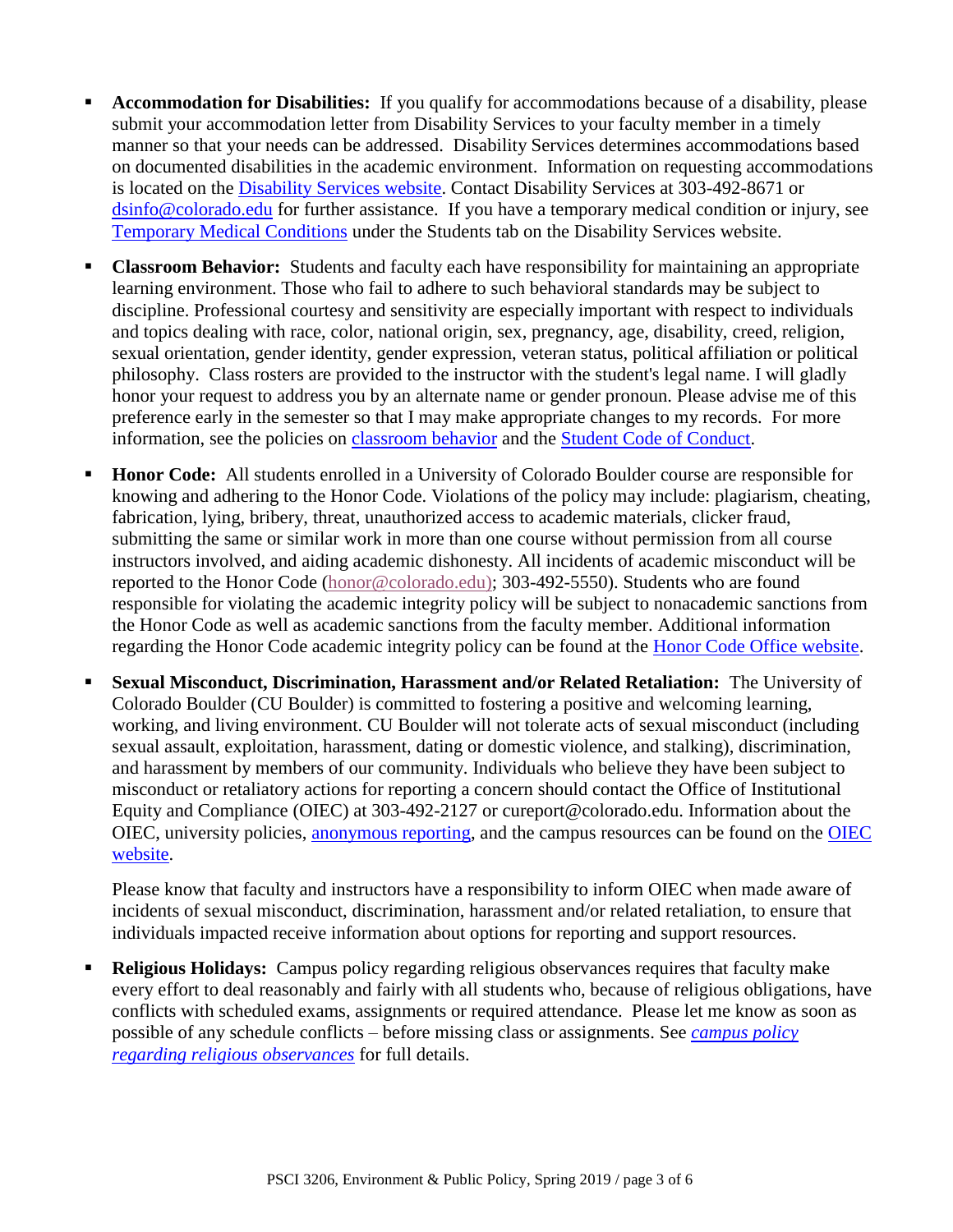## **PSCI 3206, Environment & Public Policy CLASS SCHEDULE & ASSIGNMENTS**

*\*\*\* subject to change \*\*\**

## **Week 1, Jan 15 & 17: Introducing US environmental policy, both substance & process**

Reading:

Environmental Law & Policy, Chap 1

#### **Week 2, Jan 22 & 24: Historic roots and developments in US environmental policy** Reading:

- Judith A. Layzer, "A Policymaking Framework: Defining Problems and Portraying Solutions in U.S. Environmental Politics," pp. 1-21 in *The Environmental Case: Translating Values Into Policy;* on Canvas. Recommended:
- David Bearden, et al, "Environmental Laws: Summaries of Major Statutes Administered by the Environmental Protection Agency," Congressional Research Service, December 20, 2013; on Canvas.
- Jack Lewis, "Looking Backward: A Historical Perspective on Environmental Regulations," *EPA Journal*  (March 1988); on Canvas.

#### **Week 3, Jan 29 & 31: Policy agenda setting: issues, actors, solutions**

Reading:

- Environmental Law  $&$  Policy, Chap 2
- Deborah Lynn Guber and Christopher J. Bosso, "Issue Framing, Agenda-Setting, and Environmental Discourse." Chapter 20 in *The Oxford Handbook of U.S. Environmental Policy* (2012); on Canvas.
- Pew Research Center, "Energy and Environment" available at [http://www.pewresearch.org/topics/energy](http://www.pewresearch.org/topics/energy-and-environment/)[and-environment/.](http://www.pewresearch.org/topics/energy-and-environment/) Pew is a nonpartisan opinion polling and demographic research organization with regular analyses on issues of the environment. Take a look at some of their recent reports and findings.

Recommended:

- Anthony Downs, "Up and Down with Ecology: The 'Issue-Attention Cycle'" (article originally published in The Public Interest, Volume 28 (Summer 1972), pp. 38-50; on Canvas.
- John Kingdon, "Wrapping Things Up," Chap 9 (a summary of Kingdon's agenda-setting model) in *Agendas, Alternatives and Public Policies* (Boston, Little, Brown & Co, 1984, 2010); on Canvas.
- Sarah B. Pralle, "Agenda-setting and climate change," *Environmental Politics,* Volume 18 (2009), Issue 5 ("Climate Policy and Political Strategy" issue), pp. 781-799, on Canvas.

## **Week 4, Feb 5 & 7: Policy formulation: evaluating the role of Congress in past & present decision making, including the 1969 enactment of the National Environmental Policy Act (NEPA)**

Reading:

Environmental Law & Policy, Chaps 3 & 12

Recommended:

- Robinson Meyer, "How the U.S. Protects the Environment, From Nixon to Trump: A curious person's guide to the laws that keep the air clean and the water pure," *The Atlantic* (March 29, 2017); on Canvas.
- **Project Vote Smart, "Government 101: How a Bill Becomes Law," available at** [http://www.votesmart.org/resource\\_govt101\\_02.php.](http://www.votesmart.org/resource_govt101_02.php)

#### **Week 5, Feb 12 & 14: Policy implementation, administrative rule making & executive influence**

#### **Tuesday, Feb 12: Environmental policy issue proposal, due to Canvas before class**

Reading:

- Environmental Law & Policy, Chap 4
- Michael Greshko, et al, "A Running List of How President Trump is Changing Environmental Policy," *National Geographic*, Environment Explainer, last updated on January 9, 2019, available at [https://news.nationalgeographic.com/2017/03/how-trump-is-changing-science-environment/.](https://news.nationalgeographic.com/2017/03/how-trump-is-changing-science-environment/)

Recommended:

- US Environmental Protection Agency (EPA), "The Basics of the Regulatory Process;" on Canvas.
- Brian Palmer, ["Why We Need the](https://www.nrdc.org/stories/why-we-need-epa?gclid=CjwKCAjwtIXbBRBhEiwAWV-5nvUMraJNdWNR9KbXzmWm2qKvk0694MUTIag1AZZqmE-KWk0YeK8m3RoCJ-UQAvD_BwE) EPA," NRDC, February 14, 2017, available at "Why We Need the [EPA," NRDC.](https://www.nrdc.org/stories/why-we-need-epa?gclid=CjwKCAjwtIXbBRBhEiwAWV-5nvUMraJNdWNR9KbXzmWm2qKvk0694MUTIag1AZZqmE-KWk0YeK8m3RoCJ-UQAvD_BwE)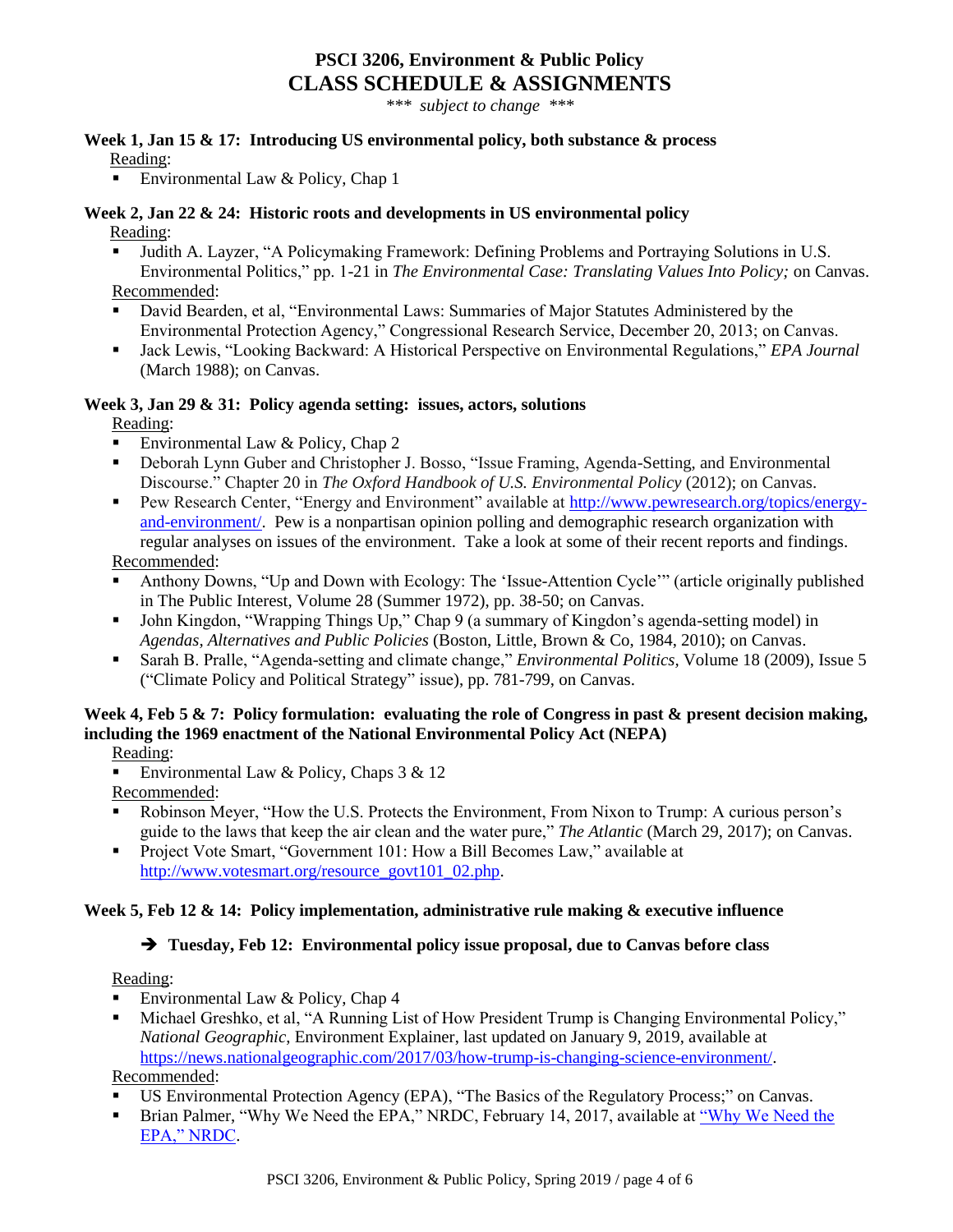#### **Week 6**

#### **Feb 19: Midterm exam #1 in class**

#### **Feb 21: Introducing policy design & the Clean Air Act of 1970** Reading:

 Judith A. Layzer, "The Nation Tackles Air and Water Pollution: The Environmental Protection Agency and the Clean Air and Clean Water Acts," Chap. 2 in *The Environmental Case;* on Canvas.

Recommended:

 Anne Schneider and Helen Ingram, "Systematically Pinching Ideas: A Comparative Approach to Policy Design," *Journal of Public Policy 8* (Spring 1988): 61-80; on Canvas.

#### **Week 7, Feb 26 & 28: Clean Air Act (CAA), the command & control regulatory framework and CAA amendments**

Reading:

- Environmental Law & Policy, Chap 5
- Judith A. Layzer, "Market-Based Solutions: Acid Rain and the Clean Air Act Amendments of 1990," Chap. 5 in *The Environmental Case: Translating Values Into Policy;* on Canvas.
- Winston Harrington and Richard D. Morgenstern, "Economic Incentives versus Command and Control: What's the Best Approach for Solving Environmental Problems?" *Resources* (Fall/Winter 2004), a publication of Resources for the Future; on Canvas.

### **Week 8, Mar 5 & 7: Climate change**

Reading:

Environmental Law  $&$  Policy, Chap 6

Recommended:

 Nathaniel Rich, "Losing Earth: The Decade We Almost Stopped Climate Change," *New York Times Magazine,* 1 August 2018, available at

[https://www.nytimes.com/interactive/2018/08/01/magazine/climate-change-losing-earth.html.](https://www.nytimes.com/interactive/2018/08/01/magazine/climate-change-losing-earth.html)

- Robinson Meyer, "The Problem with *The New York Times'* Big Story on Climate Change," *The Atlantic,* 1 August 2018, available at [https://www.theatlantic.com/science/archive/2018/08/nyt-mag-nathaniel-rich](https://www.theatlantic.com/science/archive/2018/08/nyt-mag-nathaniel-rich-climate-change/566525/)[climate-change/566525/.](https://www.theatlantic.com/science/archive/2018/08/nyt-mag-nathaniel-rich-climate-change/566525/)
- David Kestenbaum, et al, "Episode 472: The One-Page Plan to Fix Global Warming... Revisted," Planet Money podcast, July 18, 2018, [https://www.npr.org/sections/money/2018/07/18/630267782/episode-472](https://www.npr.org/sections/money/2018/07/18/630267782/episode-472-the-one-page-plan-to-fix-global-warming-revisited) [the-one-page-plan-to-fix-global-warming-revisited.](https://www.npr.org/sections/money/2018/07/18/630267782/episode-472-the-one-page-plan-to-fix-global-warming-revisited)

#### **Week 9, Mar 12 & 14: Water policies – addressing water pollution & water rights**

#### **Thursday, Mar 14: Environmental policy issue inquiry, due to Canvas before class**

Reading:

- Environmental Law & Policy, Chap 7
- Congressional Research Service, "'Waters of the United States' (WOTUS): Current Status of the 2015 Clean Water Rule," updated December 12, 2018; on Canvas.
- University of North Dakota, Energy & Environmental Research Center (UNDEERC), "Water Appropriation Systems;" on Canvas.

Recommended:

- US EPA, "Introduction to the Clean Water Act" (especially pp 1-13); on Canvas.
- US EPA, "Understanding the Safe Drinking Water Act;" on Canvas.

#### **Week 10**

 **Mar 19: Water policy, cont'd**

 **Mar 21: Midterm exam #2 in class**

#### **\*\* SPRING BREAK \*\***